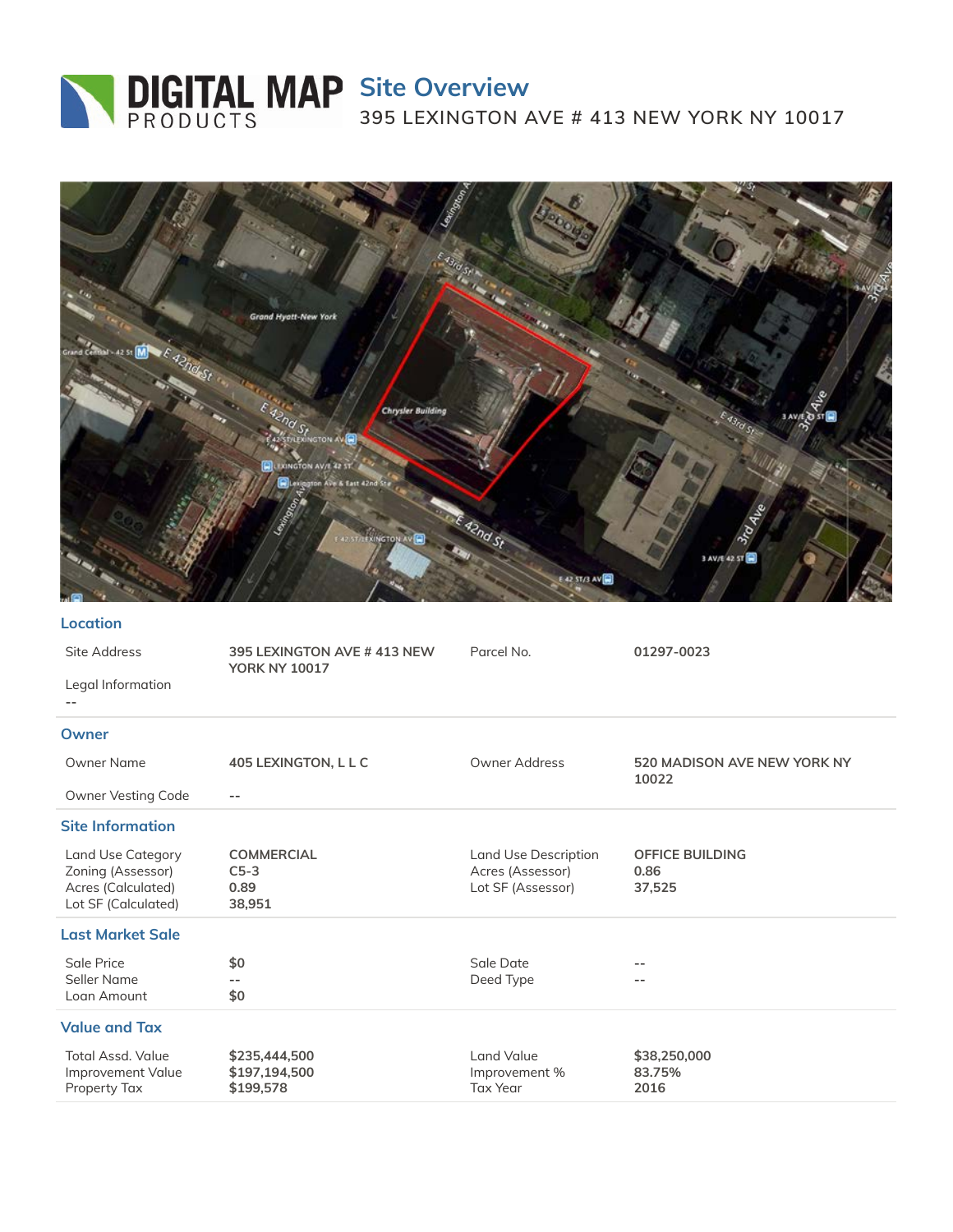# **Property Characteristics**

| <b>Building Area</b><br>No. of Stories | 0 SF<br>68 | No. of Units<br>Year Built | $\overline{\phantom{m}}$<br>1930 |
|----------------------------------------|------------|----------------------------|----------------------------------|
| <b>Foreclosure Details</b>             |            |                            |                                  |
| Stage                                  | $- -$      | Document Type              | $- -$                            |
| <b>Hazards</b>                         |            |                            |                                  |
| Flood Zone                             | $- -$      | Wetland                    | $- -$                            |
|                                        |            |                            |                                  |

### **School Details**

School District(s) **Nyc Geog District # 2 - Manhattan**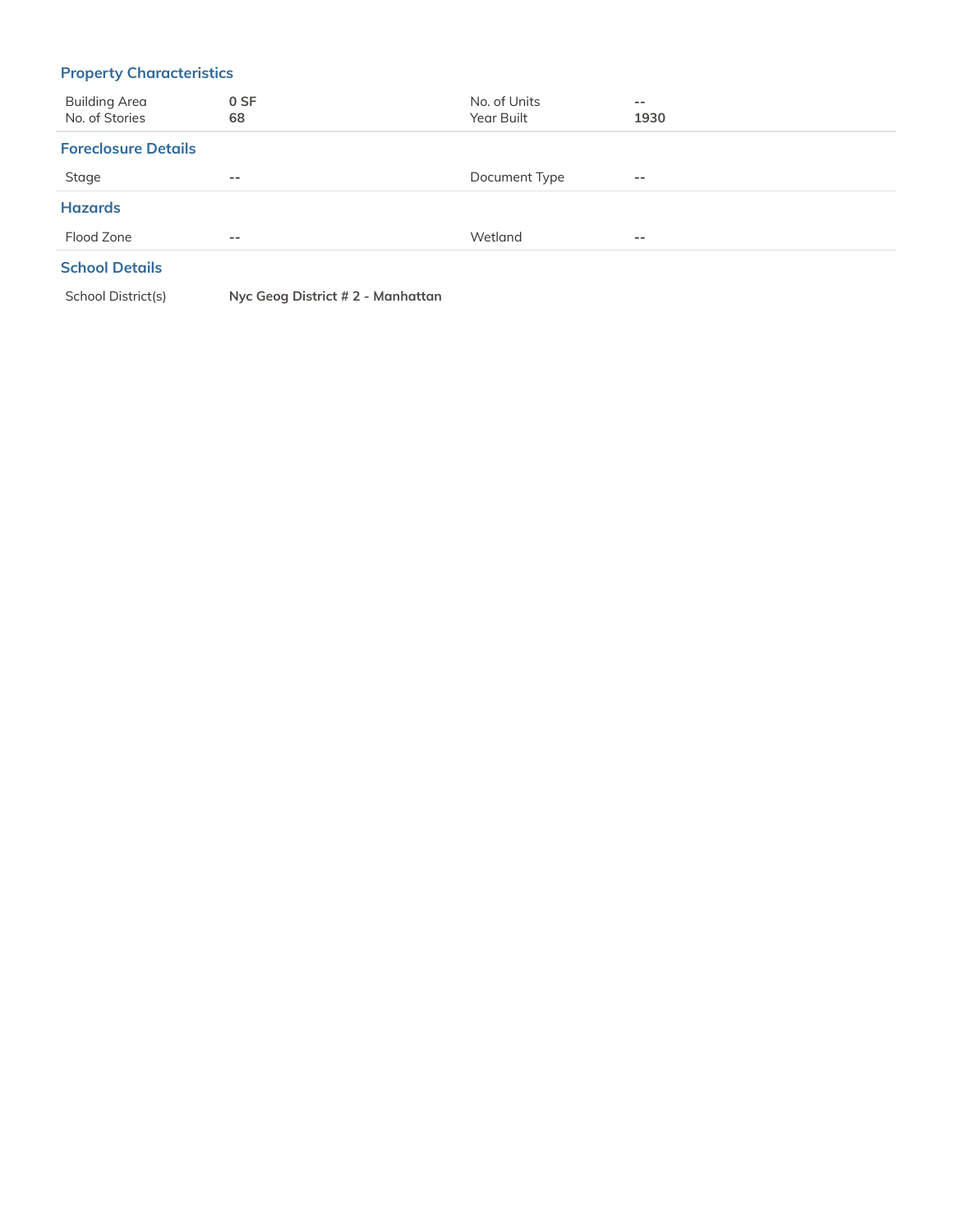

# **Property Detail Report 395 LEXINGTON AVE # 413 NEW YORK NY 10017**

### **Owner Information**

| Owner Name 1      | 405 LEXINGTON, L L C        | Owner Name 2 | $- -$ |
|-------------------|-----------------------------|--------------|-------|
| Mailing Address   | 520 MADISON AVE NEW YORK NY | Owner Type   | $- -$ |
|                   | 10022                       | Vesting Code | $- -$ |
| Vesting Code Desc | $\overline{\phantom{a}}$    |              |       |

### **Location Information**

| Legal Description |                 |                        |                                   |
|-------------------|-----------------|------------------------|-----------------------------------|
|                   |                 |                        |                                   |
| County            | <b>NEW YORK</b> | Parcel No. (APN)       | 01297-0023                        |
| FIPS Code         | 36061           | Alternative APN        |                                   |
| Census Trct/Blk   | 009200/1        | Legal Book/Page        | $- -$                             |
| Twnshp-Rnge-Sect  | $- -$           | Map Reference          | $- -$                             |
| Legal Land Lot    | 23              | <b>School District</b> | Nyc Geog District # 2 - Manhattan |
| Legal Block       | 1297            | Subdivision            |                                   |

### **Last Market Sale Information**

| Recording Date       | $- -$ | New Construction  | $- -$ |
|----------------------|-------|-------------------|-------|
| Sale Date            | $- -$ | 1st Mtg Amount    | $- -$ |
| Sale Price           | $- -$ | 1st Mtg Type      | $- -$ |
| Price Per SF         | $- -$ | 1st Mtg Doc. No.  | $- -$ |
| Price Per Acre       | $- -$ | Sale Doc. No.     | $- -$ |
| Deed Type            | $- -$ | Transfer Doc. No. | $- -$ |
| Sale Type            | $- -$ | Seller Name       | $- -$ |
| <b>Title Company</b> | $- -$ | Lender            |       |

### **Last Transfer of Ownership**

| Recording Date | $- -$                    | Book Number | $- -$ |
|----------------|--------------------------|-------------|-------|
| Doc. Number    | $\overline{\phantom{m}}$ | Page Number | $- -$ |
| Doc. Type      | $- -$                    |             |       |

### **Prior Sale Information**

| Recording Date | $- -$                    | Sale Type         | $- -$ |  |
|----------------|--------------------------|-------------------|-------|--|
| Sale Date      | $- -$                    | Transfer Doc. No. | $- -$ |  |
| Sale Price     | $\overline{\phantom{m}}$ | New Construction  | $- -$ |  |
| Sale Doc. No.  | $- -$                    | Title Company     | $- -$ |  |
| Seller Name    | $- -$                    | Lender            | $- -$ |  |

### **Property Characteristics**

| <b>Building Area</b>  | $- -$ | <b>Total Rooms</b>   | $- -$      |
|-----------------------|-------|----------------------|------------|
| No. of Units          | $- -$ | <b>Bedrooms</b>      | --         |
| No. of Stories        | 68    | <b>Bathrooms</b>     | 0          |
| Year Built            | 1930  | <b>Basement</b>      | <b>YES</b> |
| Condition             | $- -$ | <b>Basement Area</b> | $- -$      |
| Construction          | $- -$ | Heat Type            | $- -$      |
| Roof Type             | $ -$  | Air Cond. Type       | $- -$      |
| <b>Roof Material</b>  | $- -$ | Fireplace            | $- -$      |
| <b>Parking Spaces</b> | $- -$ |                      |            |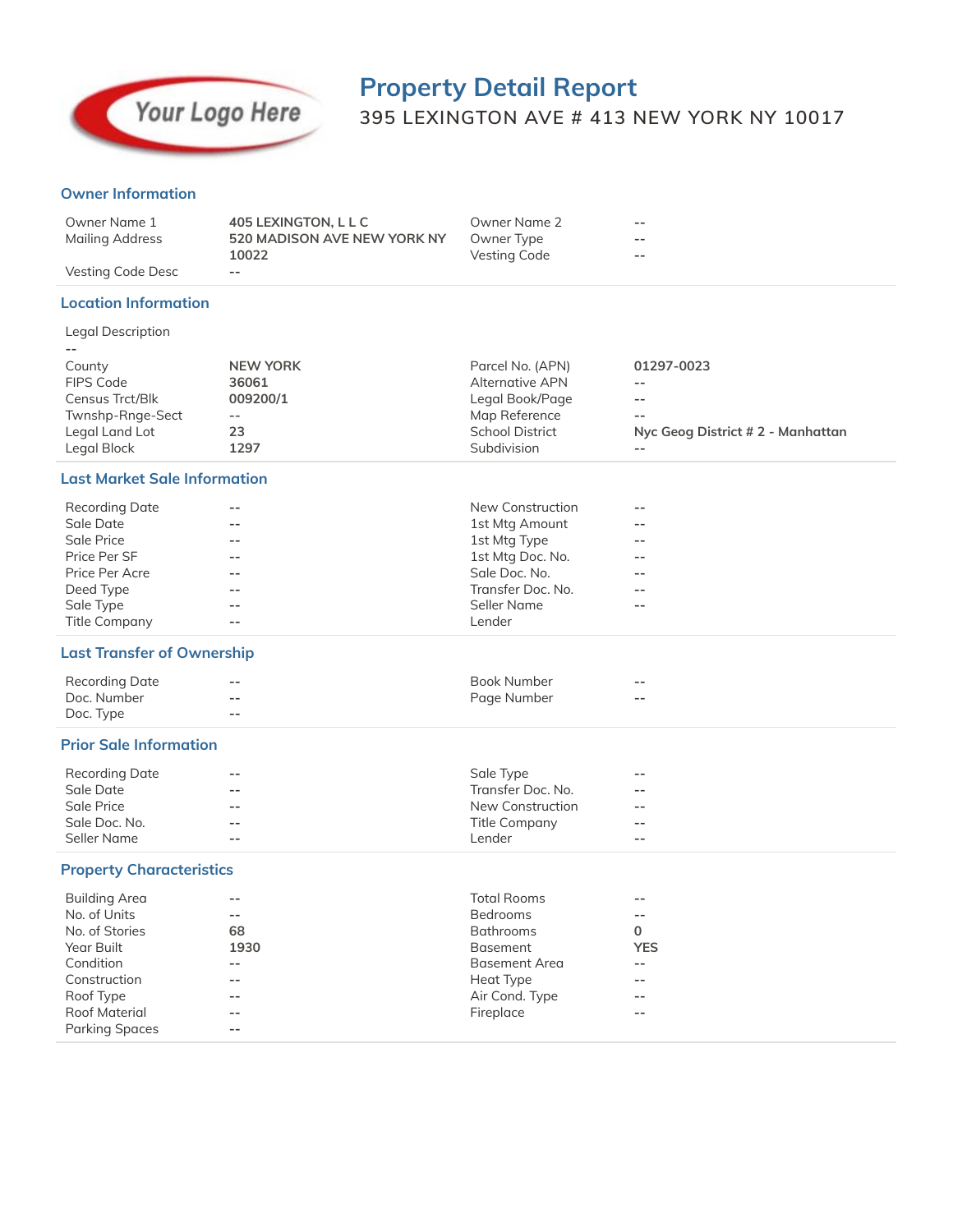### **Site Information**

| Zoning                           | $C5-3$                           | Assessor Acreage          | 0.86          |
|----------------------------------|----------------------------------|---------------------------|---------------|
| County Use Code                  | O <sub>4</sub>                   | <b>Calculated Acreage</b> | 0.89          |
| County Use Code Desc.            | OFC BLDG, TOWER TYPE             | Assessed Lot SF           | 37.525        |
| Land Use Code                    | 3004                             | Calculated Lot SF         | 38,951        |
| Land Use Desc.                   | <b>OFFICE BLDG (MULTI-STORY)</b> | Assessor Lot W/D          | 2008 / 2050   |
| Land Use Category                | <b>COMMERCIAL (OFFICE)</b>       | Topography                | --            |
| <b>Tax and Value Information</b> |                                  |                           |               |
| Tax Year                         | 2016                             | Improvement Value         | \$197,194,500 |
| Property Tax                     | \$199,578                        | Improvement %             | 83.75%        |
| <b>Tax Rate Code</b>             | $- -$                            | Market Value Year         | 2017          |
| Tax Exemption                    | MISCELLANEOUS.                   | Total Market Value        | \$523,210,000 |

AVM Value **--**

# **SCHOOL/COLLEGE** Land Market Value **85000000 Assessed Value** \$235,444,500 **Assessed Value** \$38,250,000 Market Imprv. Value 438210000 Market Imprv. Value  $438210000$  Land Value

Assessed Year **2017**<br>Assessed Value \$235,444,500

### **Hazard Information**

Flood Zone **--** Flood Panel **34017C0063D** Flood Panel Date **08/16/2006** Wetland Type **-- Wetland Classification** --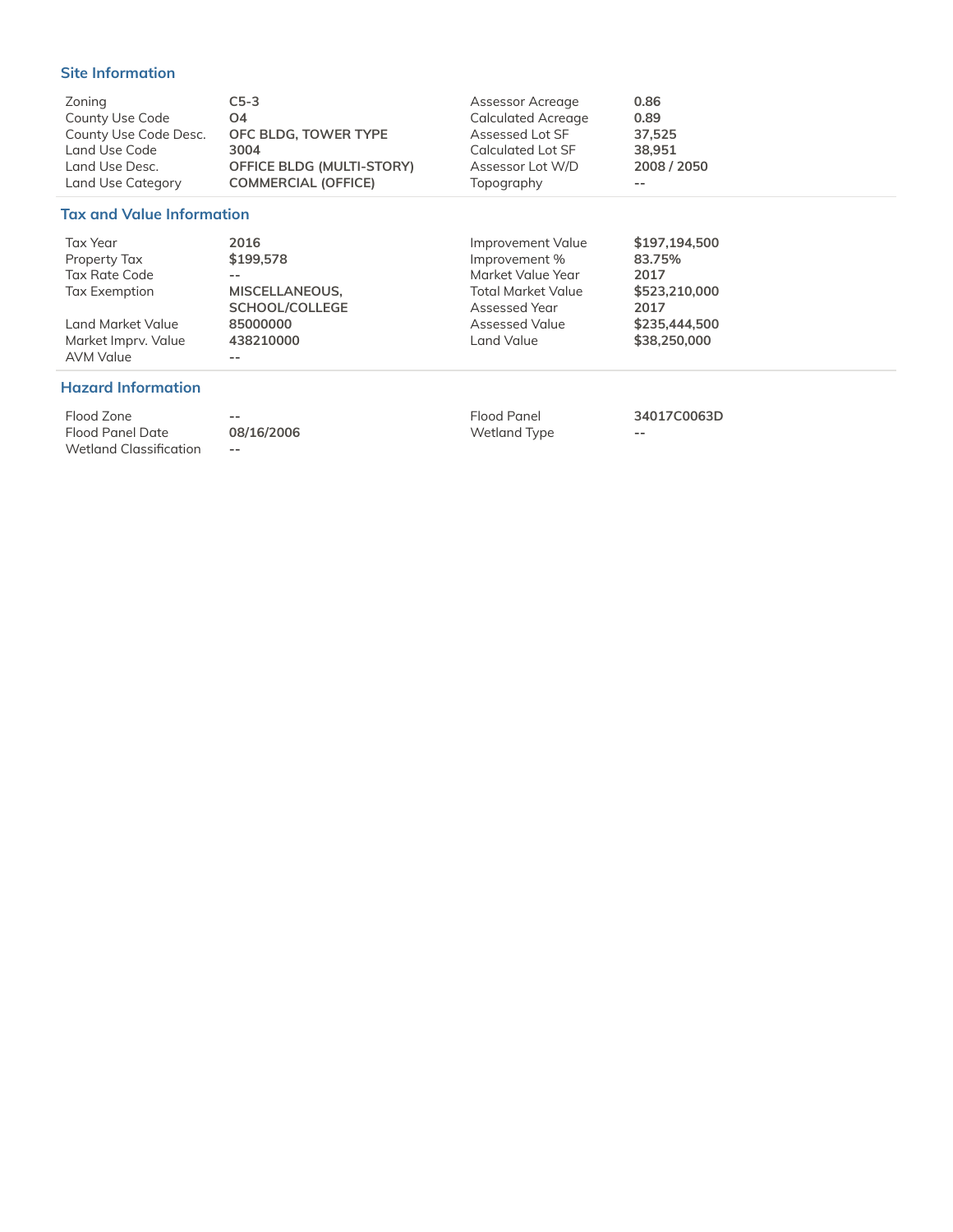

# **Transaction History Report 395 LEXINGTON AVE # 413 NEW YORK NY 10017**

### **Finance Standalone**

| Mtg Recording Date:<br>Mtg Document No:<br>Document Type:<br>Lender: | 10/31/2006<br><b>DEED OF TRUST</b><br>METROPOLITAN LIFE INSURANCE<br>CO            | Mtg Loan Amount:<br>Mtg Loan Type:<br>Mtg Rate Type: | \$30,000,000          |
|----------------------------------------------------------------------|------------------------------------------------------------------------------------|------------------------------------------------------|-----------------------|
| <b>Finance Standalone</b>                                            |                                                                                    |                                                      |                       |
| Mtg Recording Date:<br>Mtg Document No:<br>Document Type:<br>Lender: | 10/31/2006<br><b>DEED OF TRUST</b><br>METROPOLITAN LIFE INSURANCE<br>CO            | Mtg Loan Amount:<br>Mtg Loan Type:<br>Mtg Rate Type: | \$145,000,000<br>$-$  |
| <b>Finance Standalone</b>                                            |                                                                                    |                                                      |                       |
| Mtg Recording Date:<br>Mtg Document No:<br>Document Type:<br>Lender: | 7/12/2001<br><b>DEED OF TRUST</b><br><b>LEHMAN BROTHERS HOLDINGS</b>               | Mtg Loan Amount:<br>Mtg Loan Type:<br>Mtg Rate Type: | \$105,000,000<br>$ -$ |
| <b>Finance Standalone</b>                                            |                                                                                    |                                                      |                       |
| Mtg Recording Date:<br>Mtg Document No:<br>Document Type:<br>Lender: | 7/12/2001<br><b>DEED OF TRUST</b><br><b>LEHMAN BROTHERS HOLDINGS</b>               | Mtg Loan Amount:<br>Mtg Loan Type:<br>Mtg Rate Type: | \$30,000,000          |
| <b>Finance Standalone</b>                                            |                                                                                    |                                                      |                       |
| Mtg Recording Date:<br>Mtg Document No:<br>Document Type:<br>Lender: | 8/25/2000<br><b>DEED OF TRUST</b><br><b>LEHMAN BROTHERS HOLDINGS</b><br><b>INC</b> | Mtg Loan Amount:<br>Mtg Loan Type:<br>Mtg Rate Type: | \$250,000             |
| <b>Finance Standalone</b>                                            |                                                                                    |                                                      |                       |
| Mtg Recording Date:<br>Mtg Document No:<br>Document Type:<br>Lender: | 6/7/2000<br><b>DEED OF TRUST</b><br><b>LEHMAN BROTHERS HOLDINGS</b><br><b>INC</b>  | Mtg Loan Amount:<br>Mtg Loan Type:<br>Mtg Rate Type: | \$250,000<br>$- -$    |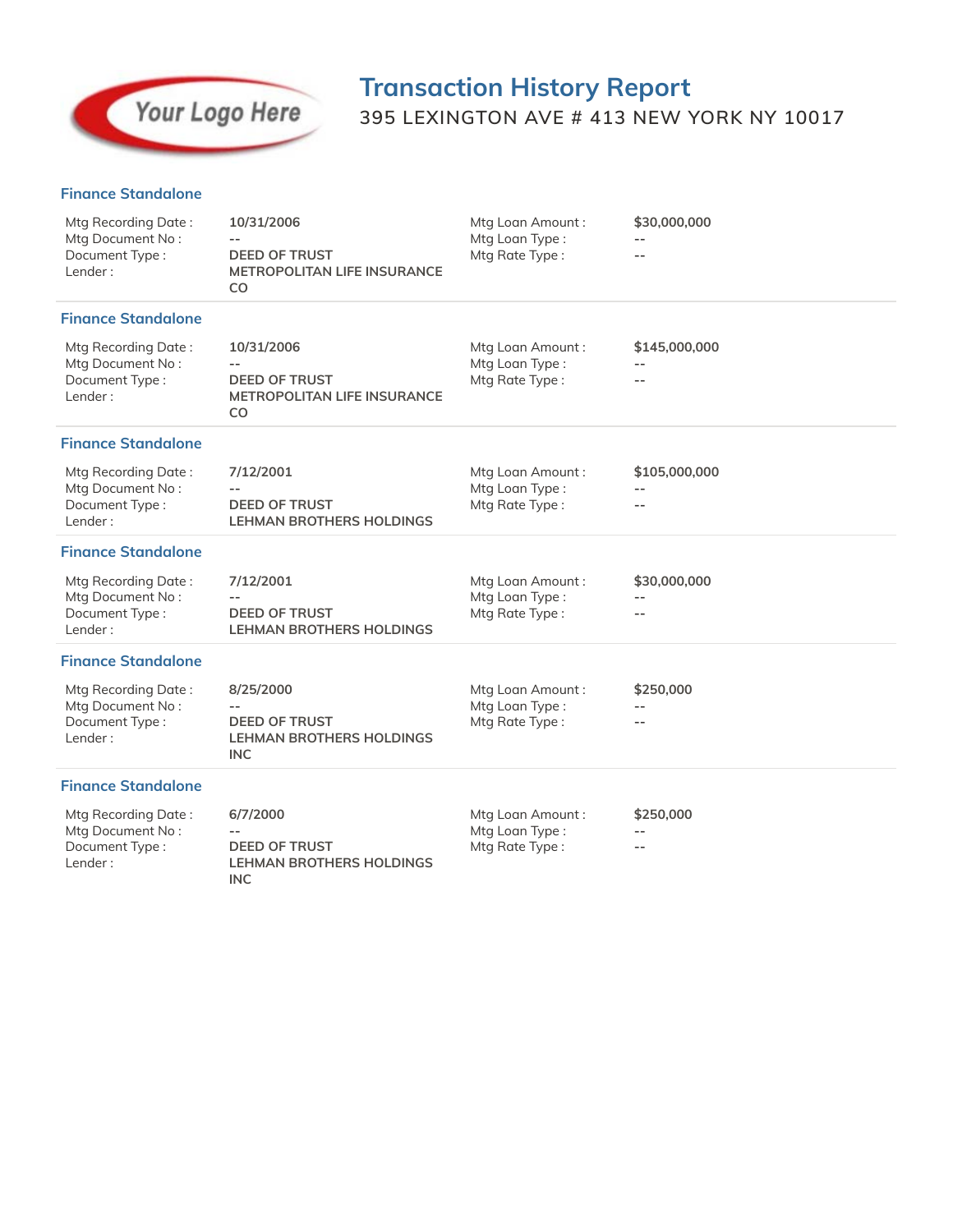

**Bird's Eye Map View 395 LEXINGTON AVE # 413 NEW YORK NY 10017**

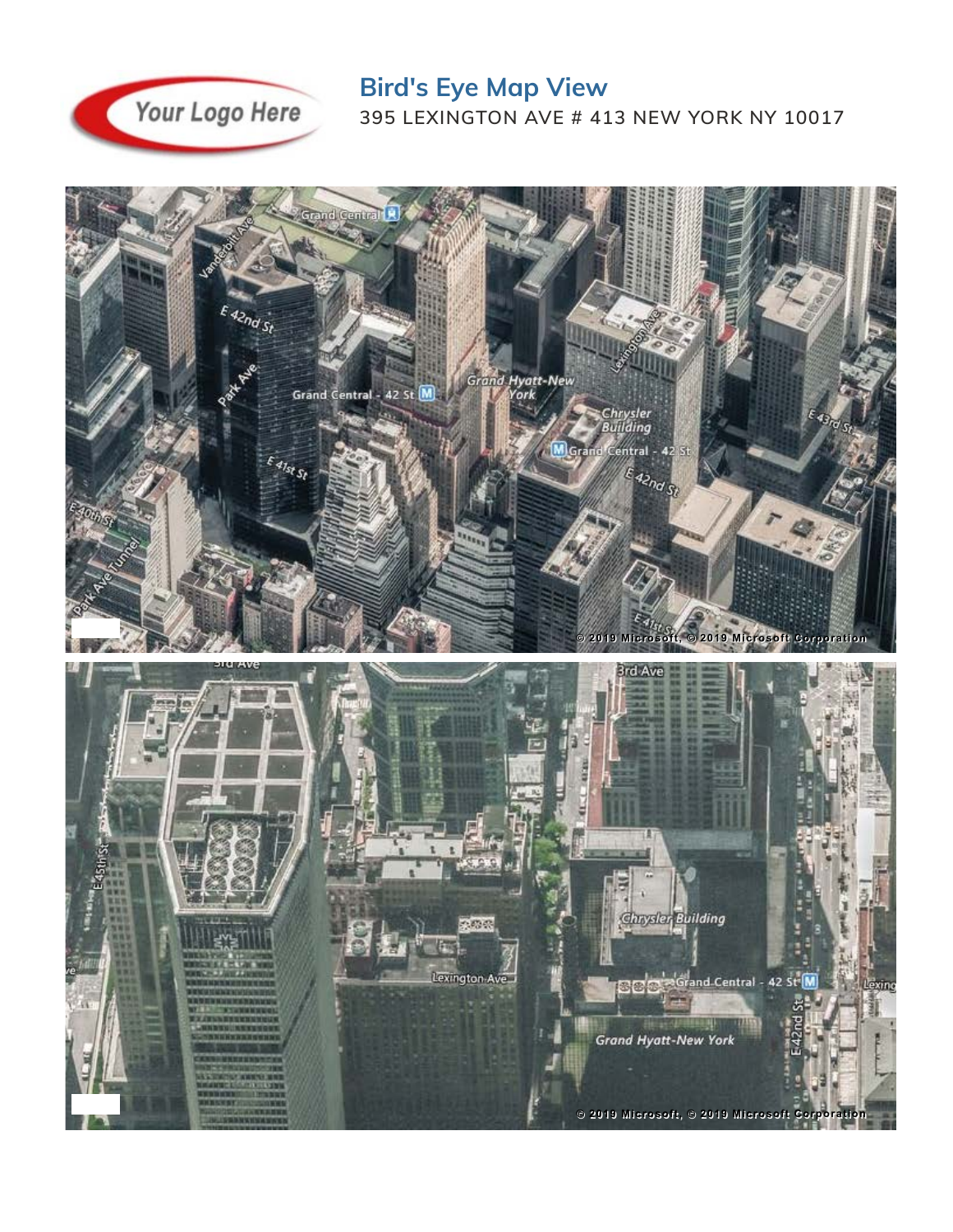

# **Neighborhood & Regional Map 395 LEXINGTON AVE # 413 NEW YORK NY 10017**

**Neighborhood**



## **Regional**

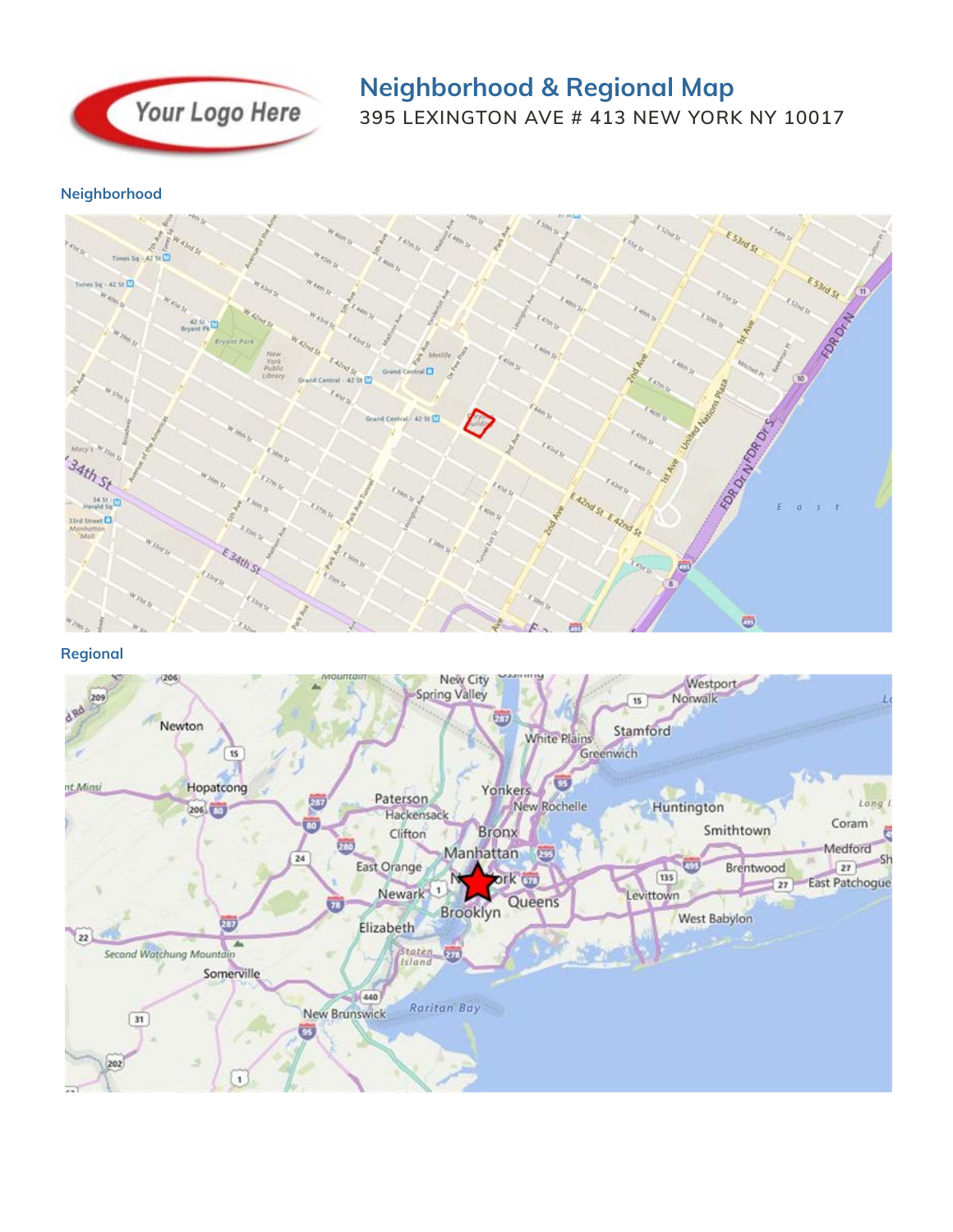

# **Flood Map Report 395 LEXINGTON AVE # 413 NEW YORK NY 10017**



### **Legend**

### **Flood Zone**

Floodway

- 1% Annual Chance Flood Hazard (100-Year)
- 0.2% Annual Chance Flood Hazard (500-Year)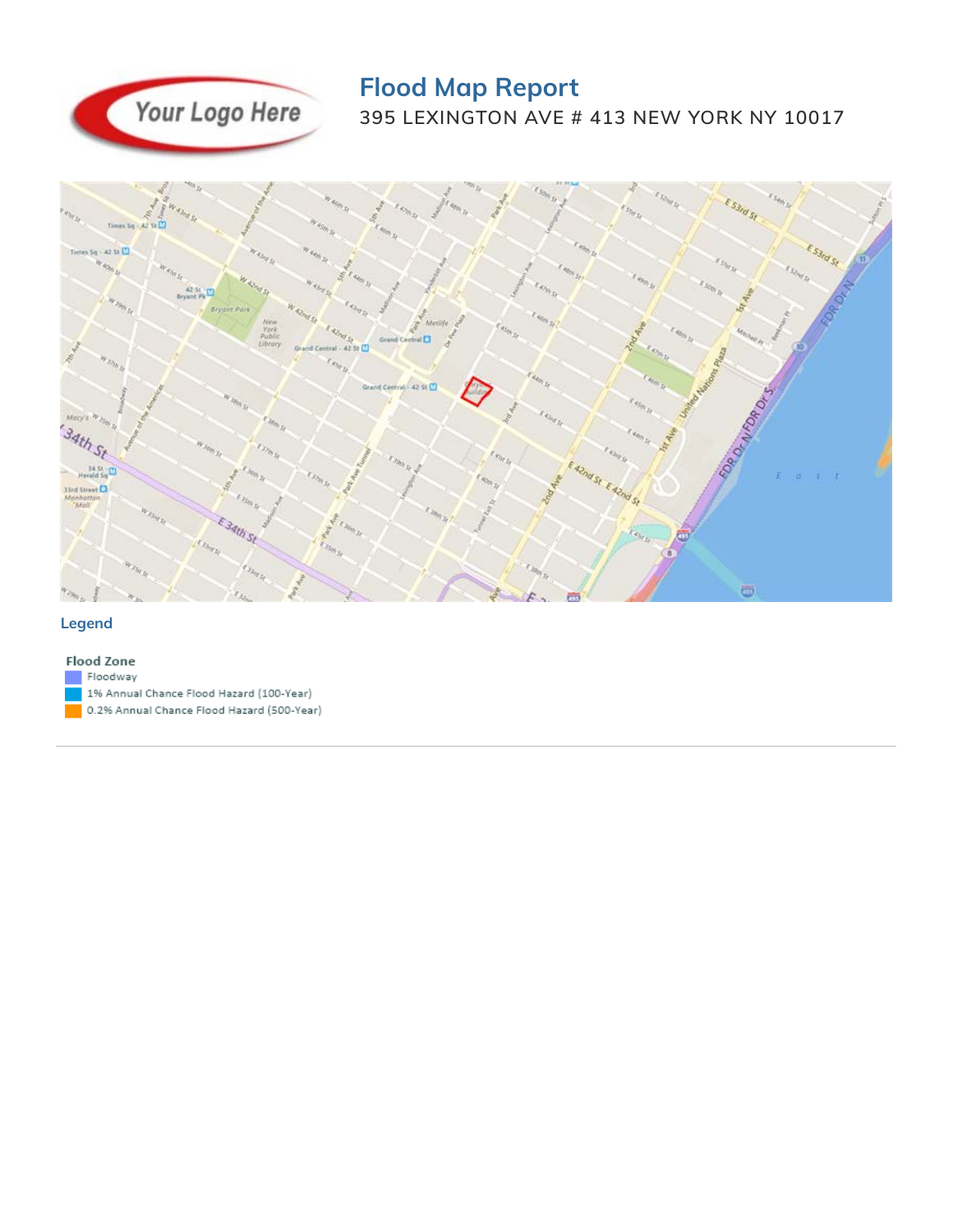

# **Demographics**

**395 LEXINGTON AVE # 413 NEW YORK NY 10017**



### **Area and Density**

|                                           | 1 Mile  |
|-------------------------------------------|---------|
| Area (Square Miles)                       | 2.61    |
| Density (Population Per Square Mile)      | 62,736  |
| <b>General Population Characteristics</b> |         |
|                                           | 1 Mile  |
| Male                                      | 77,221  |
| Female                                    | 86,326  |
| Density                                   | 62,736  |
| Urban                                     | 163,547 |
| Rural                                     |         |
|                                           |         |

# **Population By Year**

|                                               | 1 Mile  |
|-----------------------------------------------|---------|
| Population (1990)                             | 141,753 |
| Population (2000)                             | 145,463 |
| Population (2010)                             | 156,947 |
| Population (Current)                          | 163,547 |
| Population (5 Yr. Forecast)                   | 170.454 |
| Percent Growth (Current Yr./Previous Yr.)     | 4.17%   |
| Percent Forecast (5 Yr. Forecast/Current Yr.) | 4.08%   |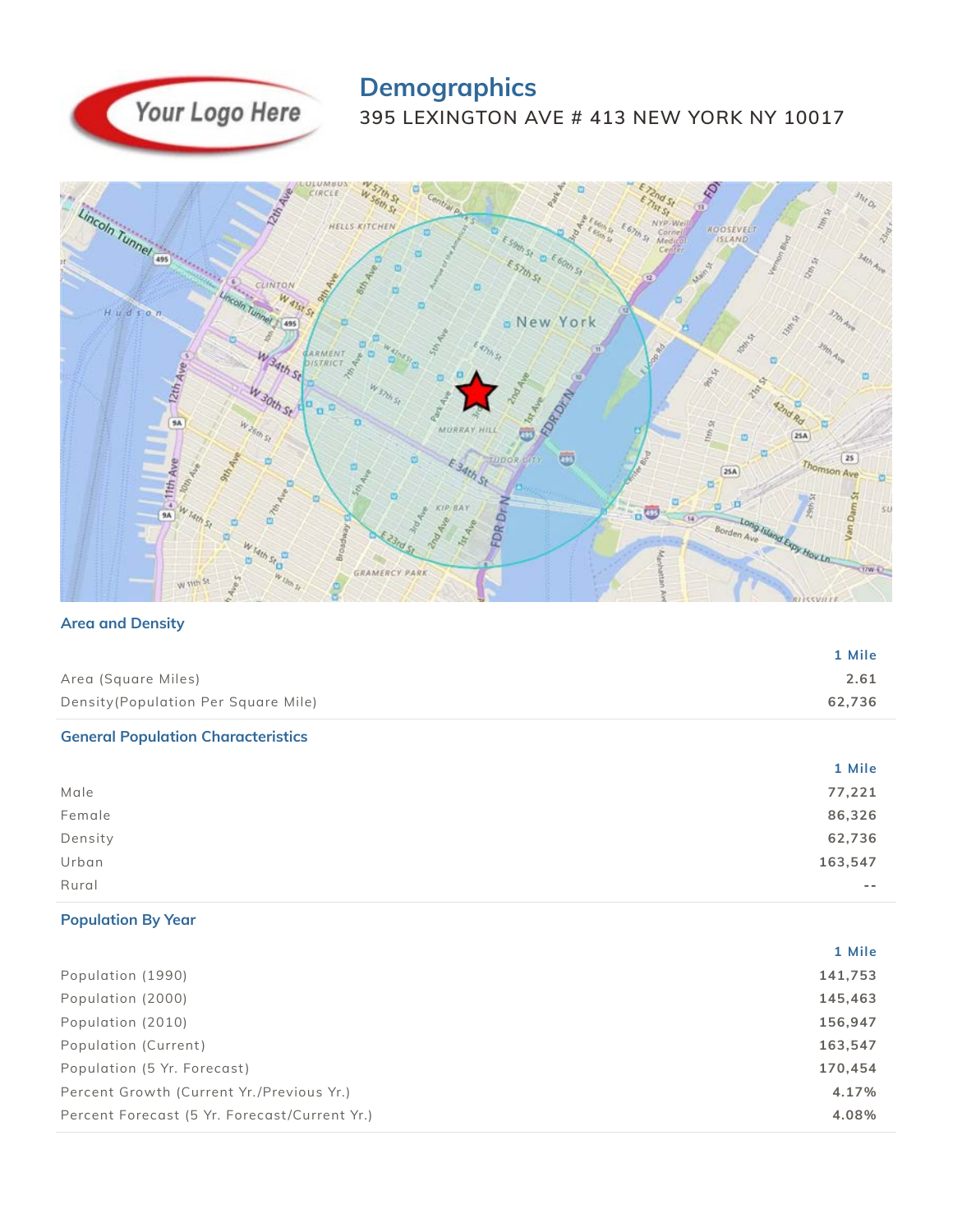# **Population By Age**

|                         | 1 Mile  |
|-------------------------|---------|
| Median Age              | 39      |
| Aged 0 to 5             | 5,213   |
| Aged 6 to 11            | 3,124   |
| Aged 12 to 17           | 2,631   |
| Aged 18 to 24           | 19,604  |
| Aged 25 to 34           | 46,887  |
| Aged 35 to 44           | 21,605  |
| Aged 45 to 54           | 16,553  |
| Aged 55 to 64           | 19,915  |
| Aged 65 to 74           | 16,515  |
| Aged 75 to 84           | 7,764   |
| Aged $85+$              | 3,284   |
| <b>Total Population</b> | 163,547 |
|                         |         |

## **Population By Race**

|                                         | 1 Mile  |
|-----------------------------------------|---------|
| White Alone                             | 117,682 |
| Black Alone                             | 7,217   |
| Asian Alone                             | 29,570  |
| Native American and Alaska Native Alone | 319     |
| Other Race Alone                        | 3,570   |
| Two or More Races                       | 5,189   |

# **Population By Ethnicity**

|                    | 1 Mile  |
|--------------------|---------|
| Hispanic           | 14,127  |
| White Non-Hispanic | 108,004 |

## **General Income Characteristics**

|                           | 1 Mile           |
|---------------------------|------------------|
| Median Household Income   | \$137,423        |
| Total Household Income    | \$18,743,264,515 |
| Average Household Income  | \$191,084        |
| Per Capita Income         | \$114,605        |
| Avg Family Income         | \$276,006        |
| Family Income, Per Capita | \$113,122        |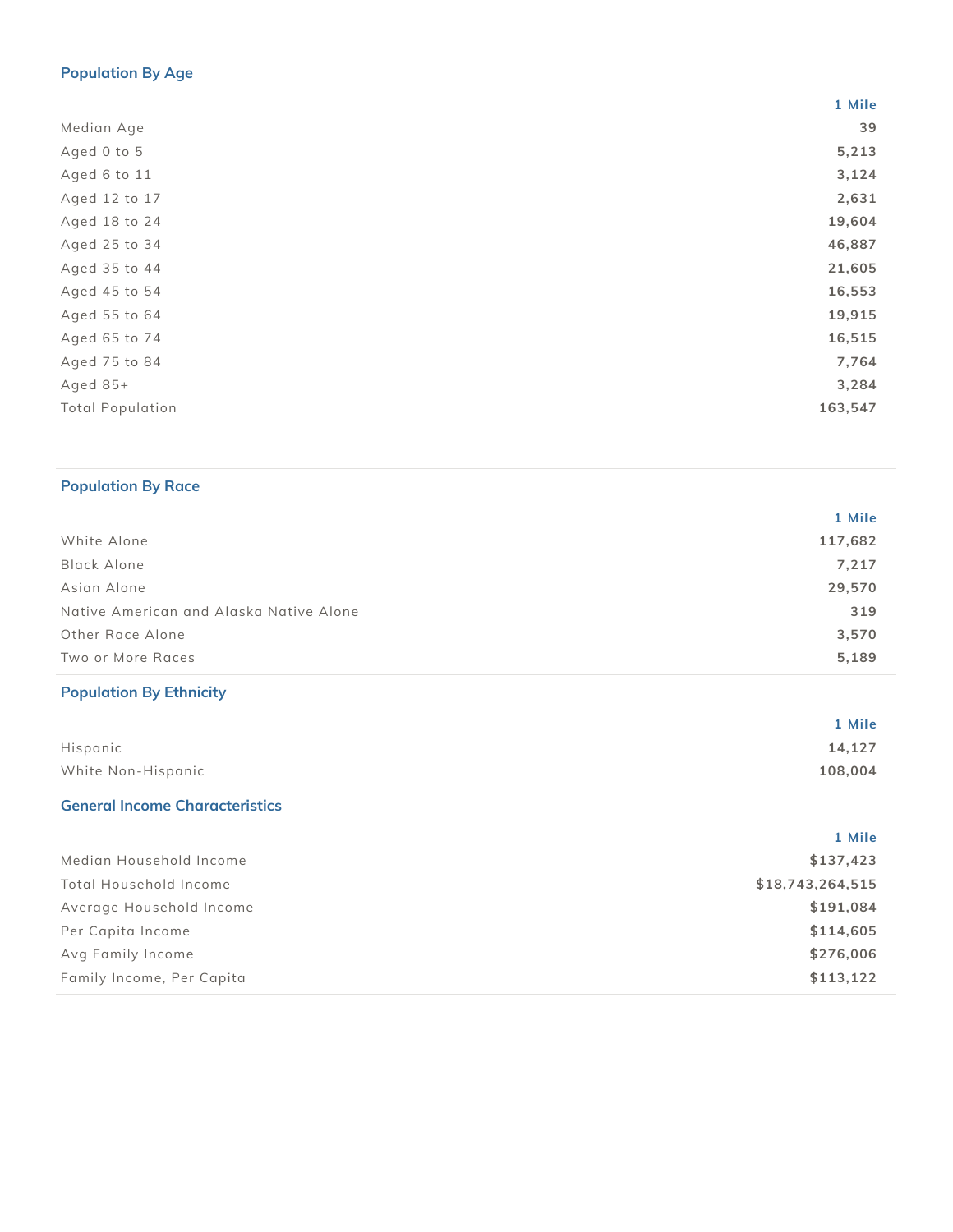# **Families by Income**

|                        | 1 Mile    |
|------------------------|-----------|
| Family High Income Avg | \$466,674 |
| Under \$15,000         | 1,025     |
| $$15,000 - $24,999$    | 671       |
| $$25,000 - $34,999$    | 594       |
| $$35,000 - $49,999$    | 1,037     |
| $$50,000 - $74,999$    | 1,453     |
| $$75,000 - $99,999$    | 1,342     |
| $$100K - $125K$        | 1,547     |
| $$125K - $150K$        | 1,827     |
| $$150K - $200K$        | 2,939     |
| Over \$200K            | 14,459    |

## **General Household Characteristics**

|                               | 1 Mile    |
|-------------------------------|-----------|
| Households (Current)          | 98,089    |
| Families                      | 26,894    |
| Average Size of Household     | 1.52      |
| Median Age of Householder     | 44        |
| Median Value Owner Occupied   | \$593,897 |
| Median Rent                   | \$1,870   |
| Median Vehicles Per Household |           |
| <b>Housing Units</b>          | 114,963   |
| Owner Occupied Units          | 29,640    |
| Renter Occupied Units         | 68,449    |
| Vacant Units                  | 16,874    |

# **Households by Income**

|                         | 1 Mile |
|-------------------------|--------|
| Under \$15,000          | 7,673  |
| $$15,000 - $24,999$     | 4,810  |
| $$25,000 - $34,999$     | 3,881  |
| $$35,000 - $49,999$     | 5,332  |
| $$50,000 - $74,999$     | 9,031  |
| $$75,000 - $99,999$     | 8,834  |
| $$100K - $125K$         | 7,838  |
| $$125K - $150K$         | 7,826  |
| $$150K - $200K$         | 10,030 |
| Over \$200K             | 32,834 |
| <b>Total Households</b> | 98,089 |
|                         |        |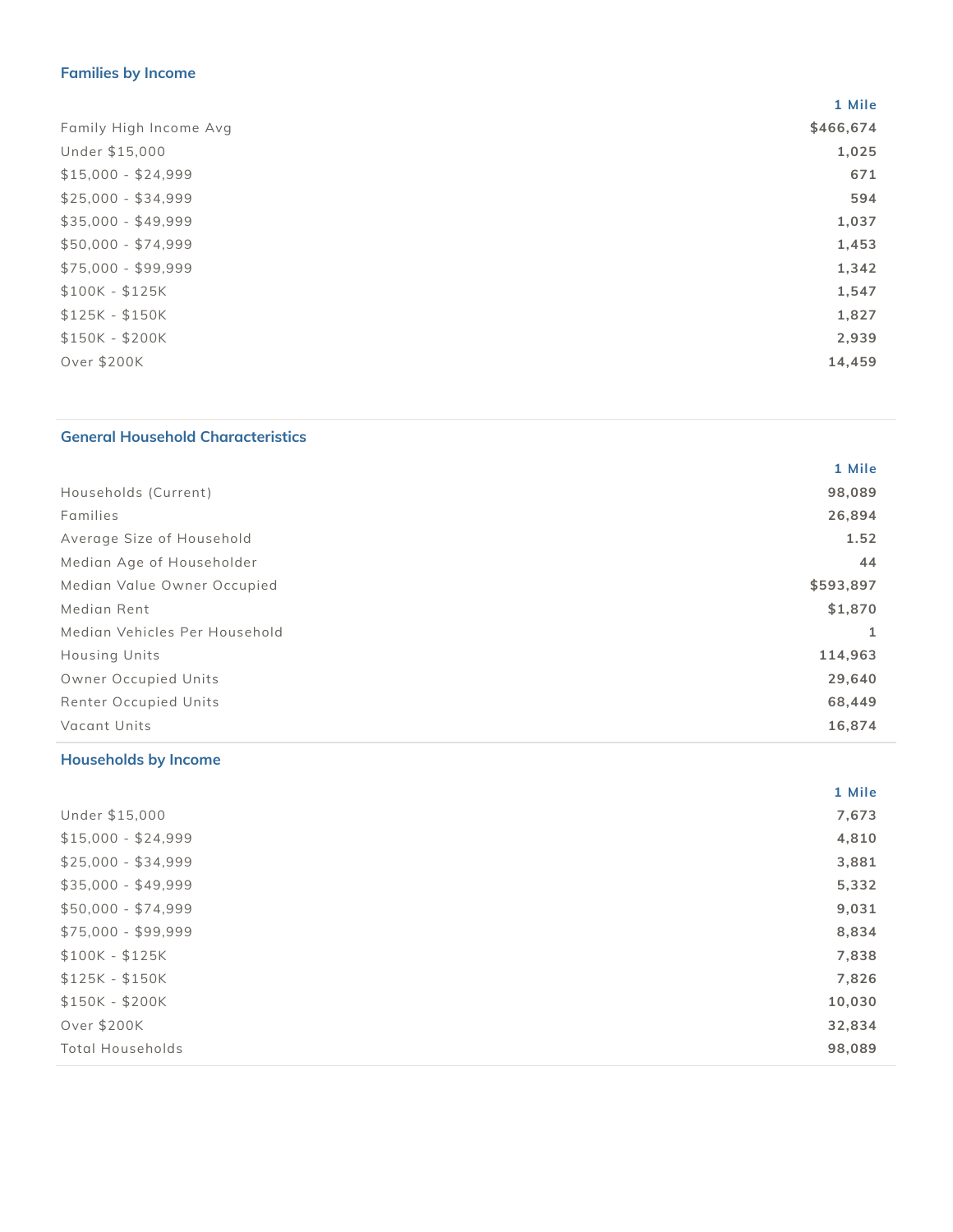# **Households by Rent Value**

|                                    | 1 Mile |
|------------------------------------|--------|
| <b>Under \$250</b>                 | 1,904  |
| $$250 - $499$                      | 2,023  |
| $$500 - $749$                      | 4,033  |
| \$750-\$999                        | 3,042  |
| $$1,000 - $1,249$                  | 4,520  |
| $$1,250 - $1,499$                  | 3,891  |
| $$1,500 - $1,999$                  | 10,356 |
| Over \$2,000                       | 37,418 |
| <b>Total Renter Occupied Units</b> | 68,449 |

# **Households by Year Built**

|                                               | 1 Mile  |
|-----------------------------------------------|---------|
| Median Year Built                             | 1966    |
| Built 2010 or Later                           | 16,466  |
| Built 2000 to 2009                            | 9,416   |
| Built 1980 to 1989                            | 10,660  |
| Built 1970 to 1979                            | 11,383  |
| Built 1960 to 1969                            | 15,965  |
| Built 1950 to 1959                            | 9,780   |
| Built 1940 to 1949                            | 4,769   |
| Built 1939 or Earlier                         | 4,501   |
| Total Households (2000)                       | 89,880  |
| Total Households (2010)                       | 93,177  |
| Total Households (Current)                    | 98,089  |
| Total Households (5 Yr. Forecast)             | 103,268 |
| Percent Growth (Current Yr./Previous Yr.)     | 5.19%   |
| Percent Forecast (5 Yr. Forecast/Current Yr.) | 5.05%   |
|                                               |         |

## **Households by Inhabitants**

|                         | 1 Mile |
|-------------------------|--------|
| Median Size             | 1.91   |
| 1 Person                | 55,455 |
| 2 Person                | 30,855 |
| 3 Person                | 7,642  |
| 4 Person                | 3,216  |
| 5 Person                | 649    |
| 6 Person                | 184    |
| 7 or More Person        | 88     |
| <b>Total Households</b> | 98,089 |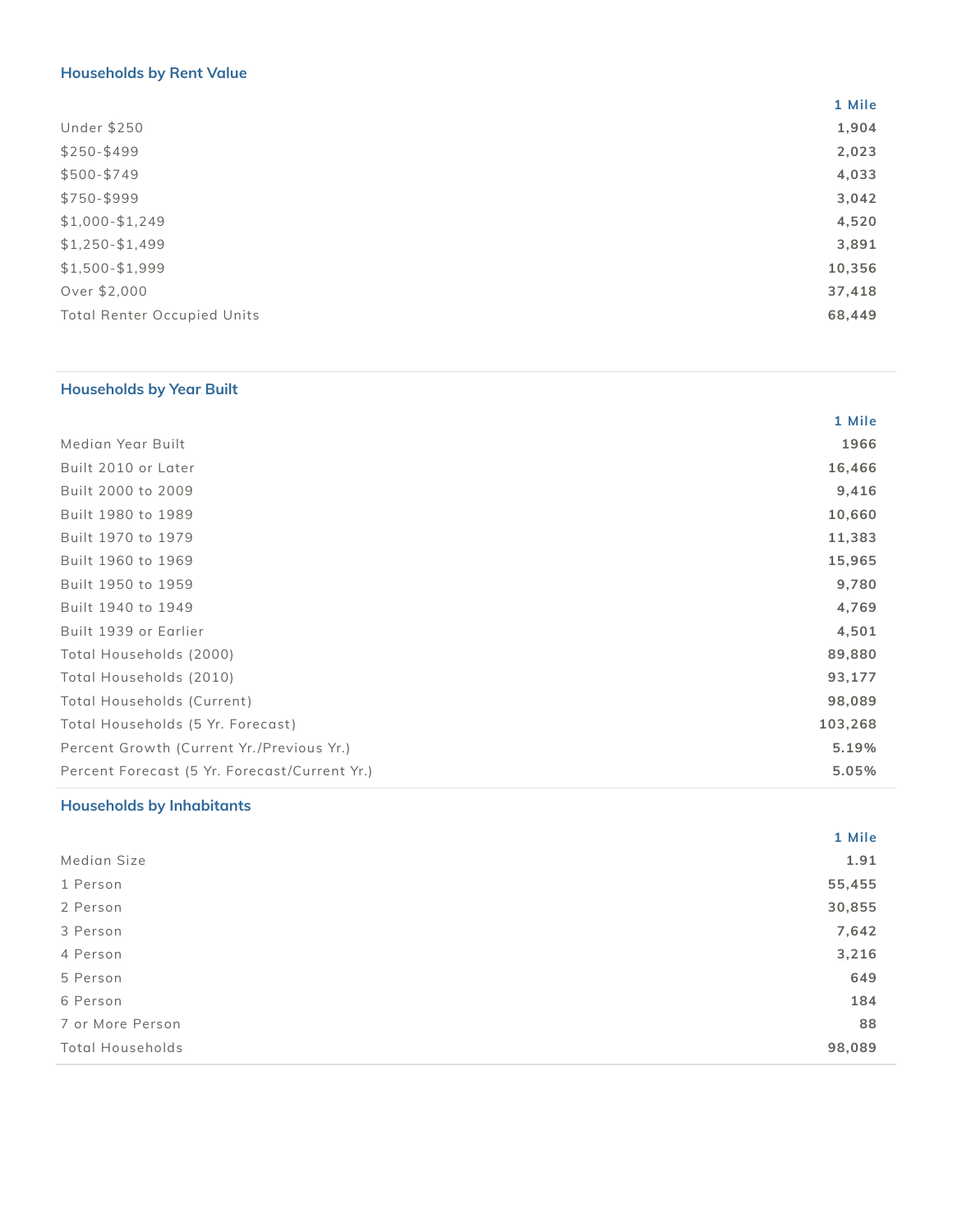# **Employment By Place Of Business**

|                      | 1 Mile  |
|----------------------|---------|
| Total Employees      | 929,226 |
| Total Establishments | 37.903  |

# **Employment Travel Time**

|                         | 1 Mile  |
|-------------------------|---------|
| Work at Home            | 7,591   |
| Travel Time under 15min | 19,125  |
| Travel Time 15-29min    |         |
| Travel Time 30-59min    | 29,785  |
| Travel Time 60-89min    | 5,144   |
| Travel Time over 90min  | 2,183   |
| Population              | 163,547 |

## **Education Attainment Over 25**

|                         | 1 Mile  |
|-------------------------|---------|
| Less than High School   | 4,551   |
| High School             | 8,703   |
| Some College            | 11,524  |
| Associate's Degree      | 4,420   |
| Bachelor's Degree       | 56,934  |
| Master's Degree         | 29,005  |
| Professional Degree     | 13,453  |
| Doctorate Degree        | 4,385   |
| <b>Total Population</b> | 163,547 |

### **Retail Sales**

|                                | 1 Mile          |
|--------------------------------|-----------------|
| Motor Vehicles                 | \$1,959,656,000 |
| Furniture and Home Furnishings | \$130,016,000   |
| Electrical and Appliances      | \$140,223,000   |
| Building Materials and Garden  | \$217,032,000   |
| Food and Beverage              | \$557,705,000   |
| Health and Personal Care       | \$381,705,000   |
| Gasoline Stations              | \$224,366,000   |
| Clothing and Accessories       | \$546,823,000   |
| Sporting Goods                 | \$124,008,000   |
| General Merchandise            | \$404,527,000   |
| Miscellaneous                  | \$92,149,000    |
| Nonstore Purchases             | \$1,232,326,000 |
| <b>Food Services</b>           | \$511,089,000   |
| <b>Total Retail Sales</b>      | \$6,521,625,000 |

## **Consumer Expenditures**

|                             | 1 Mile          |
|-----------------------------|-----------------|
| Total Consumer Expenditures | \$7,866,633,000 |